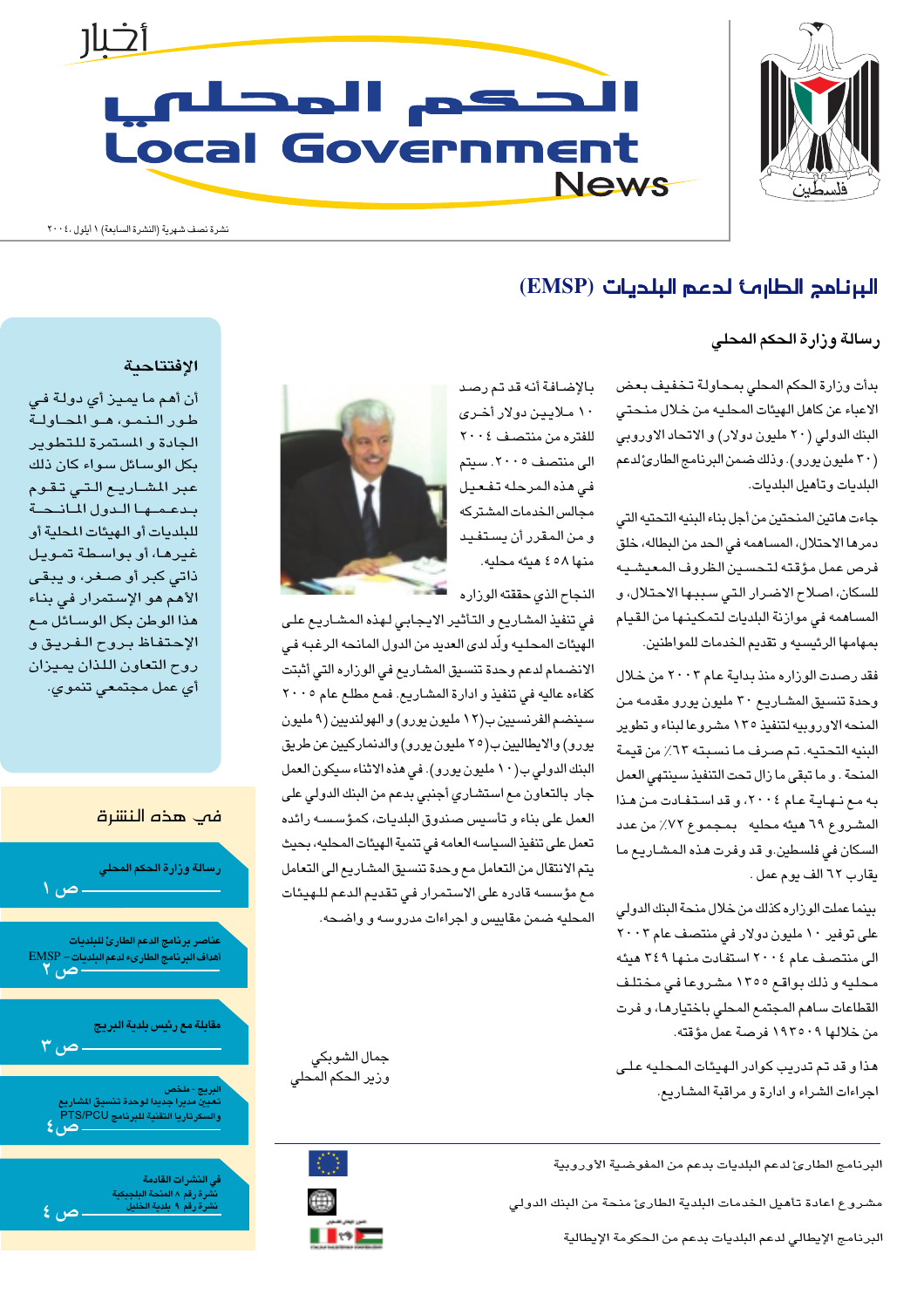الصفحة ٢ .<br>نشرة نصف شهرية (النشرة السابعة) ١ أيلول ، ٢٠٠٤

## بقلم المهندس حسين القراعين - مدير وحدة السكر تارية التقنية للبرنامج - PTS

## عناصر برنامج الدعم الطارمة للبلديات قاعدة بيانات عملية تقييم الأضرار :

إن الهدف الرئيسي لإنشاء قاعدة البيانات هو معرفة الإحتياجات والمشاريع الأساسية للبلديات والمجالس المحلية. بالإضافة إلى ذلك، توثق للأضرار الناشئة عن الإجتباح المستمر للجيش الإسرائيلي في المناطق المختلفة من الضفة الغربية وقطاع غزة منذ ٢٠٠٢.

لذلك، فقد كان الهدف الرئيسي لإنشاء هذه القاعدة تسجيل كل الأضرار على صفحة الإنترنت www.ecwbg.info بحيث تتمكن المنظمات الدولية والمحلّية والدول المانحة من الوصول إليها. تُعْتَبَر هذه المرحلة أساسية وأولية لبرنامج الدعم الطارئ

للبلديات وذلك من أجل متابعة المراحل الأخرى.

تسير العمليّة من خلال الخطوات التّالية:

١. تقوم المجالس المحلِّيّة والبلديّات بتعبئة طلبات من المفوضية الأوروبية وذلك لتقييم الأضرار.

٢. يتم إرسال الطلب ليُفْحَص ويُقَيَّم من قبل مهندسى سكر تاريا التّقنيّة للبرنامج.

٢. يرسل الطَّلب بعد ذلك إلى مجموعة الإدارة الدوليّة لكى يوضـع على صفحة الإنترنت.

٣. تُحَدَّث كلِّ المعلومات من خلال الاتِّصال المباشر للتبليغ عن أية تعويضات جديدة أو إضافيّة. يتم ذلك من خلال التّعاون المشترك بين البلديّات والمجالس المحلّيّة وسكرتاريا التّقنيّة للبرنامج ومجموعة الإدارة الدوليّة.

٤. تقوم البلديات والمجالس المحلية بالابلاغ عن استلام أى تمويل خارجي (غير تمويل المفوضية الأوروبية). تُعْتَبَر هذه المشاريع ممولة من المفوضية الأوروبية وسنوضح هذه الخاصية في الأعداد القادمة بحيث سنناقش آليّة نقل مثل هذه الاحتياجات وأولويّات البلديّات والمجالس المحلّية.



## أهداف البرنامج الطارهء لدعم البلديات – EMSP

يهدف البرنامج الطارىء لدعم البلديات بتمويل من المفوضية الأوربية إلى استعادة الخدمات الأساسية للسكان مثل شبكة المياه وشبكة الصرف الصحى والكهرباء وإصلاح الطرق وفعاليات أخرى.

لقد تم منح ٣٠ مليون يورو لتنفيذ هذا المشروع ضمن الاتفاقية الموقعة مع المفوضية الأوروبية.

### أهداف برنامج دعم البلديات الطارىء:

- دعم البلديات المحلية لتوفير الخدمات الأساسيّة للسكان.
- دعم البلديات لخلق مشاريع تتطلّب عمالة عالية مما يسـاهـم فـي تخفيض نسبة البطالة.
- إصلاح الأضرار المترتبة على البنية التحتية نتيجة الاجتياح الإسرائيلى.
- خلق مذهجية عمل لإرشاد وتوجيه البلديات فنيّا وإداريًا وماليًا.

#### إنجازات البرنامج الطارىء لدعم البلديات:

- وافقت اللجنة التوجيهية للبرنامج على ١٣٥ مشروع تنفذ في ٦٩ بلديّة من خلال ٨٠ برنامج عمل.
- •الانتهاء من ٣٩ مشروع وتنفيذ ٧٤ مشروع ويبقى ٢٢ مشروعًا في عملية الاعداد.
- خلق منهجية عمل لإرشاد وتوجيه البلديات في المجالات الإدارية والمالية والتقنية لتتناسب مع احتياجاتهم.
	- توفیر ۲۲٫۰۰۰ یوم عمل.
- تنظيم ورش عمل تدريبية لطواقم البلدية في المجالات الإدارية والمالية والتقنية.

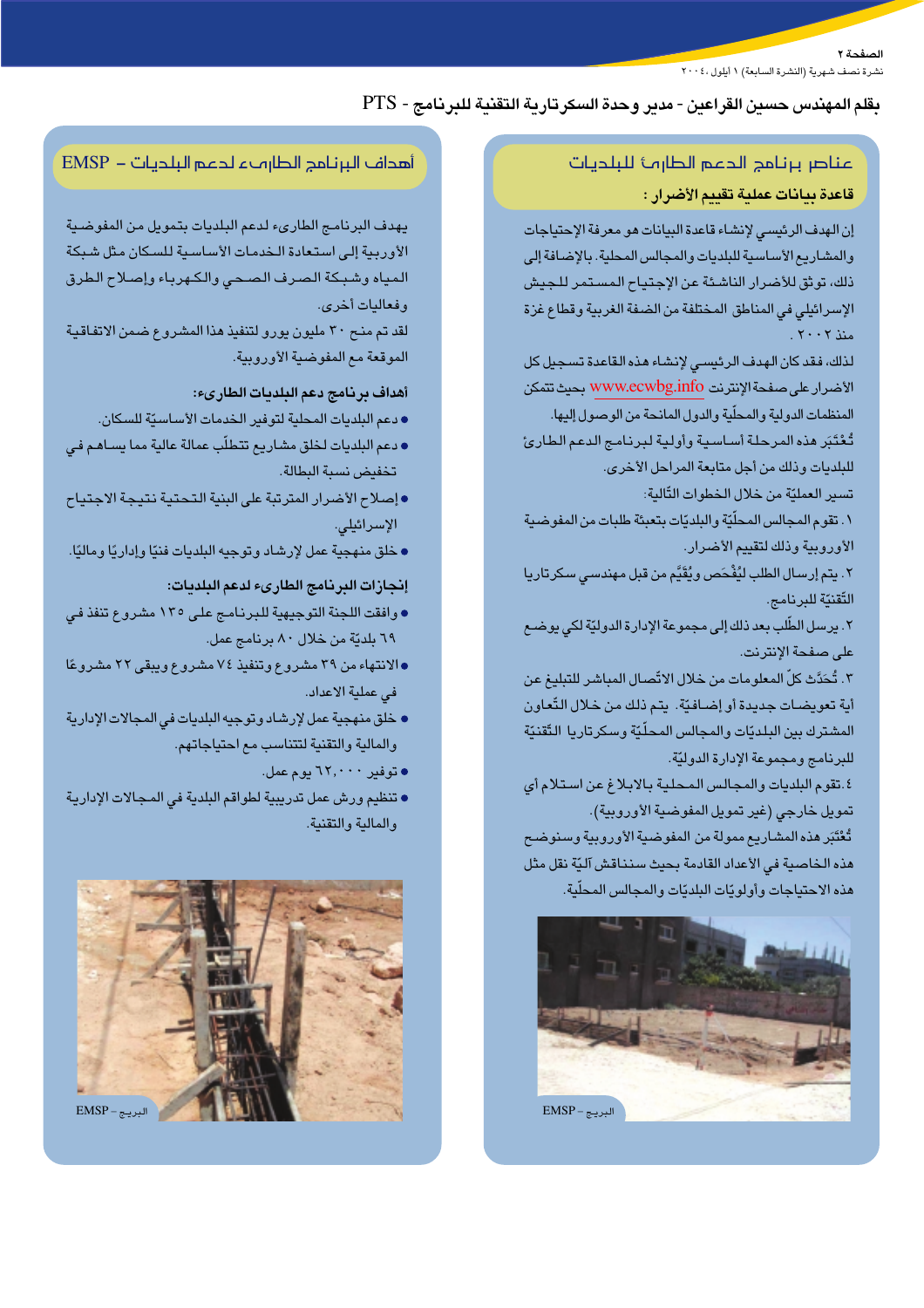## البرنامج الطسارمة لدعه البلديات EMSP مقابلة مع رئيس بلدية البريج ــ قطاع غزة



ىيد كمال بغدادي رئيس بلدية البريج

ما رأيك في البرنامج الطارئ لدعم البلديات؟ لقد حسن المشروع حياة الفلسطينيين فى المدن بشكل هائل حيث تعتبر هذه المرة الأولى التى تدعم بها مثل هذه البرامج بلديات صغيرة مثل بلديتنا والتى تشمل حوالي ٣٥٠٠٠ نسمة ويعتبر هذا البرنامج، في هذا السياق، غاية في الأهمية.



أعمال حفر وبناء منهل إسمنتي – البريج

قبل تنفيذ هذا المشروع، لم نستلم إلا القليل من التمويل المخصص فى العادة للمدن الكبرى بالرغم من أن احتياجاتنا تفوق احتياجات البلديات الكبيرة، إذ لا نمتلك الوسائل الأساسية للحصول على تمويل لتنفيذ مشاريع بنية تحتية هامة، مثل تحسين شبكات المياه والصرف الصحى. وبناء عليه، لا ينبغي بناء الاختيارات على عدد السكان في المجتمع بل على أهمية الاحتياجات.

تعتبر منطقتنا من المناطق المكتظة بالسكان ولا تتجاوز مساحة البلدية كيلو متر مربع واحد ويعيش ٧٠٪ من السكان تحت ظروف قاسية وشاقة. لذا، فإن كافة المشاريع التى تنفذ ضمن حدود بلدياتنا تكون منافعها جلية وتخدم عددا كبيرا من المواطنين.

وبالعمل بصورة مشتركة مع وكالة الغوث واللجان الشعبية المختلفة لتحسين هذا الوضع، تمكنا من تطوير نظام الصرف الصحى بالنسبة لمشروع EMSP فقد واجهنا بعض العقبات، ففي البداية لم تكن آلية التنسيق واضحة حيث لم يكن واضحاً ما إذا

كان PTS أو IMG الجهة التي يجب أن نتوجه إليها. وقد هدرنا وقتاً ثمينا فى تبادل المراسلات والوثائق التي غالبا لم تصل إلى وجهتها. ولكن بعد ذلك، أصبحت الأمور أوضح بما يخص الإجراءات وتنفيذ المشاريع. وبفضل مهندسينا الأكفاء والمهنيين في عملهم، تمكنا أخيرا من تعبئة النماذج والاستمرار في المشروع. بعض الأحيان تحط الإجراءات البيروقراطية الإدارية من عزيمة البلديات والتى قد تفضل نتيجة لذلك العمل مع ممولين آخرين. من المحبذ أن يتم تنظيم ورشة عمل في بداية المشروع لتحديد بشكل جلى دور كل شريك، ووضع آليات عمل، وتحديد إجراءات التوكيل وكيفية إرسال طلبات المشاريع. وفي الحقيقة، إن الاتصال المباشر أكثر نجاعة من التواصل من خلال البريد.

من الضروري أن يقوم وزير الحكم المحلى بمراقبة البرنامج ولكن نتمنى أن تتم استشارتنا والإصغاء لنا. فعلى سبيل المثال، استلمنا مكتوب رسمي من الوزارة معلناً تخصيص ١٫٦ مليون دولار للمشاريع



المخصصة لنا ولكن في الحقيقة تم تنفيذ مشاريع بقيمة ٦٠٠ ألف دولار لا غير. كتبت لـ PTS و IMG بهذا الخصوص قبل أكثر من سنة ولم يصلنا أي رد منذ ذلك الحين.

من الأهمية أن يتم الرد على المراسلات الرسمية سواء



أكان الرد سلبي أم إيجابي إذ بناء على الرد يمكننا أن نبحث عن مصادر تمويل أخرى. وبشكل عام، تقدم البلديات قوائم مشاريع لممولين متعددين لزيادة احتمالية الحصول على تمويل لهذه المشاريع. وغالبا ما يقبل الممولون مشاريع محددة لذا، فإننا نرغب في



رصف شارع فرعي – البريج

تعديل هذه القائمة. ولكن لسوء الحظ، إن برنامج الدعم الطارئ للبلديات لا يسمح بمثل هذه المرونة والذي يعتبر ممكنا في هيكليات أخرى.

لا وجود لبرنامج متكامل ولكن برنامج الدعم الطارئ للبلديات ممتاز من حيث المبدأ. لا ينقص البرنامج إلا آليات تنسيق ناجعة. وأعتقد أنه من الضرورى نقد



المشاكل بصورة صادقة وبناءه من أجل إحراز تقدم. كما أنه من الضروري أن يتم تلخيص العناصر الإيجابية للبرامج الناجحة. نحن بحاجة لمثل هذه البرامج التي تساعدنا على تحقيق إنجازات مهمة تخدم مصلحة مواطنينا. البقية صفحة ٤



ال حفر شارع -البريج